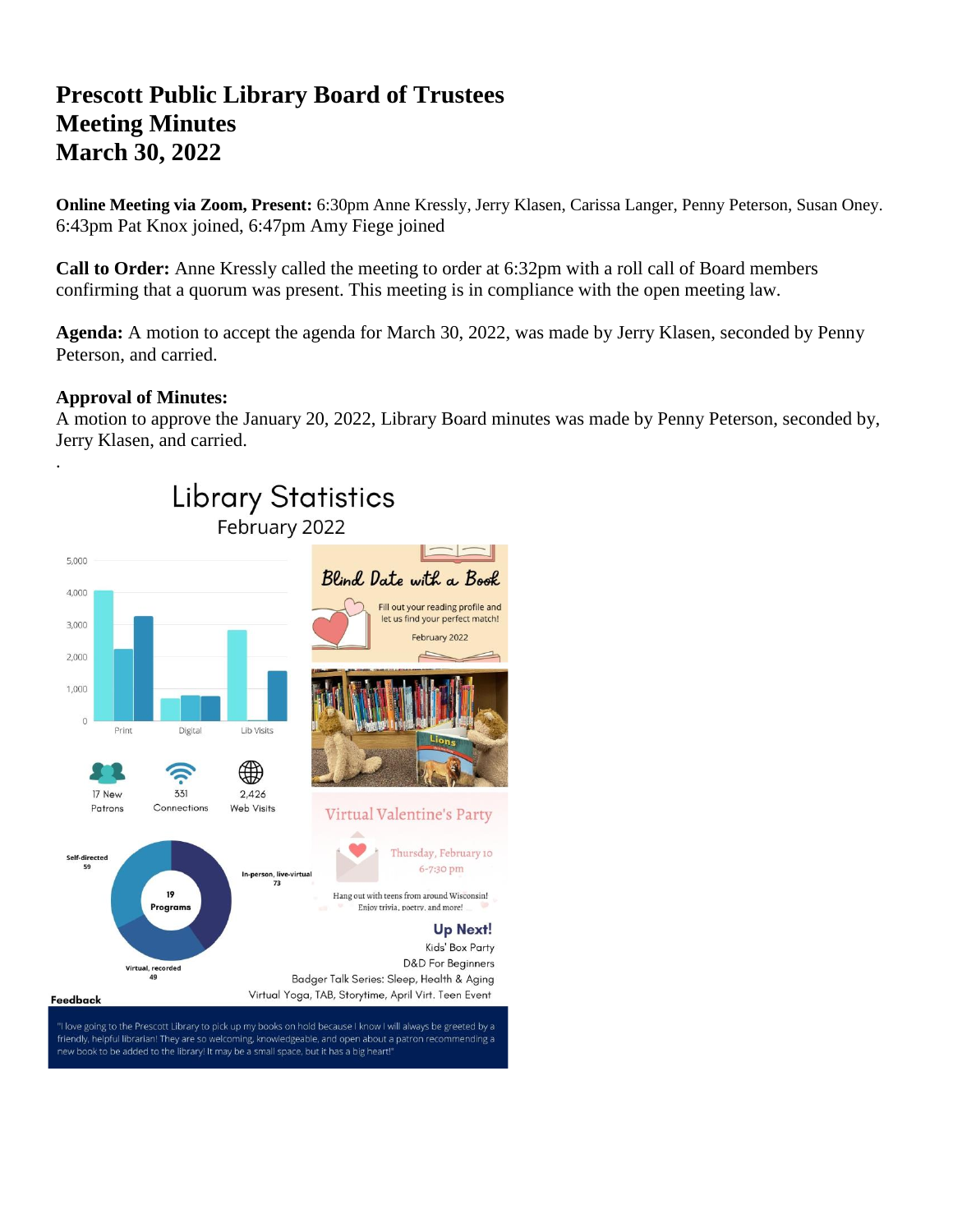# **Program Updates**

#### **In-person, recorded, live-virtual**

We are continuing with virtual yoga classes, which are available on our YouTube channel. Sam has created playlists to make it easier for users to find particular classes they may be looking for. For example, lower focus or 30-minute yoga.

Sam offered a Stuffed Animal Storytime and Sleepover to help increase interest for evening Storytime. The 4K teachers have reached out and are going to resume encouraging kids to come to library Storytime. Storytime numbers have been increasing.

Teens: TAB and Virtual Teen Collaboration: Virtual V-Day Party. The TAB group are planning a "Teen Takeover" event at the library and putting together teen volunteer opportunities.

#### **Self-Directed**

There were 40 take & makes handed out in Jan/Feb. T&M's included popsicle stick catapults and snowman ice skaters. An in-library activity offered in February was a clover hide-and-seek, which kids found around the library.

We had 19 people sign up for Blind Date with a Book.

#### **Community Outreach & Collaborations**

Sam has been working with Freedom Park, Community Ed and local authors on bringing in authors this spring and summer. Also, working with the 4K teachers promote and encourage kids and families to come to library Storytime. Sam is also working with a school aide to bring in a Vietnamese author.

# **Library Updates**

**Staff:** 

- **Training:** Wild WI Winter Web Conference and the Experience Maker Challenge.
- **New Library Assistant**

# **Library Updates:**

- Shelves/circ desk/flooring
- Rearranging
- IFLS Director, John Thompson, visited our library yesterday to go over and assess current library space/needs at my request.

#### **Marketing:**

- **System-wide Passport campaign (April-June 2022):** primary goal is to increase visitor traffic in libraries. Secondary goals are to demonstrate the MORE system, lead up to Summer Reading Programs, promote the MORE app, increase circulation/expand cardholders and cultivate partnerships between libraries and local businesses.
- **Library Love Story:** The Tell Your Library Love Story campaign was launched to give libraries a way to collect and archive testimonials from library users. These stories are a powerful advocacy tool. The initial campaign is a push to create advocacy materials for Library Legislative Day (LLD) on Feb 8, 2022. The tool will remain active and be used actively throughout the year in conjunction with other library events.
- **Logo:** Rebecca with IFLS is designing a couple of logos with the suggestions from the library board and staff.

# **Library Rearranging/Organizing:**

- Shifted all adult books/genres
	- o Weeded & shifted all adult non-fiction
	- o Mixed general fiction, mystery, romance, & western
	- o Rearranged large print and Sci-Fi/Fantasy
	- o Labeling books with genre stickers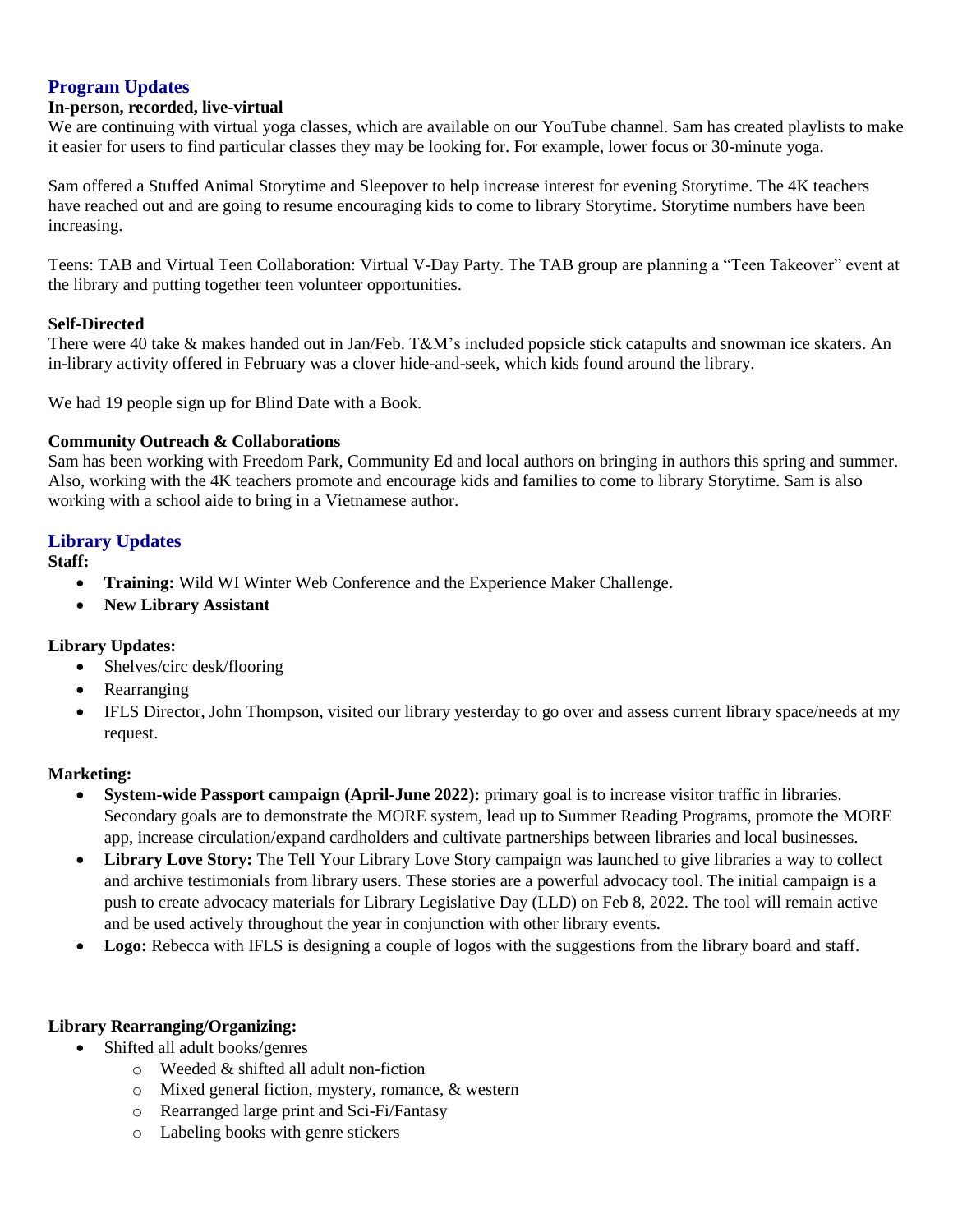- Kids
	- o Took out shelf in kids' area to open up the space
	- o New kids' books were moved to the end of the juvenile non-fiction
- Young Adult
	- o Moved all YA graphic novels to top shelf of YA sections
- Mississippi Room
	- o Removed table (put in between computer stations for display/study)
	- o Moved cabinet and tables around to open room up

#### **Emails, Resources & Website**

- Creating resources for different areas and subjects (i.e. mental health, older adults, kids/teens resources)
- Switching email campaigns to specific groups
	- o Sent out poll to gauge community interest and begin sending out targeted emails
- Continue to update and include user-friendly and fresh website features

# **Digital Signage**

I have been looking into indoor/outdoor digital signage and have been contact with Add-Savvy, a digital signage company. I am also pursuing cost-friendly alternatives to try.

**Wireless printing:** LeanWI is providing free Princh subscriptions to all Wisconsin libraries who are interested for the next five years. Princh is a cloud-based printing platform that allows users to print from anywhere and on any device and send it to the library. Users will be able to pay in a variety of ways including credit cards or cash.

**Accessibility Audit:** IFLS is funding accessibility audits on a first-come, first-served basis to all interested IFLS libraries. We were approved for an audit in the first half of 2022. The audit is done by the Center of Independent Living.

# **Directors Report:**

A motion to approve the Director's Report was made by Jerry Klasen, seconded by Penny Peterson, put to board to vote, the motion passed unanimously, and carried.

# **Financial Report:**

A motion to approve the presented paid bills was made by Amy Fiege, seconded by Pat Knox, put to board to vote, the motion passed unanimously, and carried.

# **\*2021 Annual Report summary**

Carissa presented the 2021 Annual Report to the board. Report will be posted on the library web site for public and patrons.

# **\*Review of Library Board Bylaws**

A motion to approve the presented library bylaws was made by Jerry Klasen, seconded by Amy Fiege, put to board to vote, the motion passed unanimously, and carried.

# **\*Changes in staff wages**

Postponed to next month

# **\*Review Circulation Policy**

A motion to approve the revised circulation policy was made by Amy Fiege, seconded by Pat Knox, put to board to vote, the motion passed unanimously, and carried.